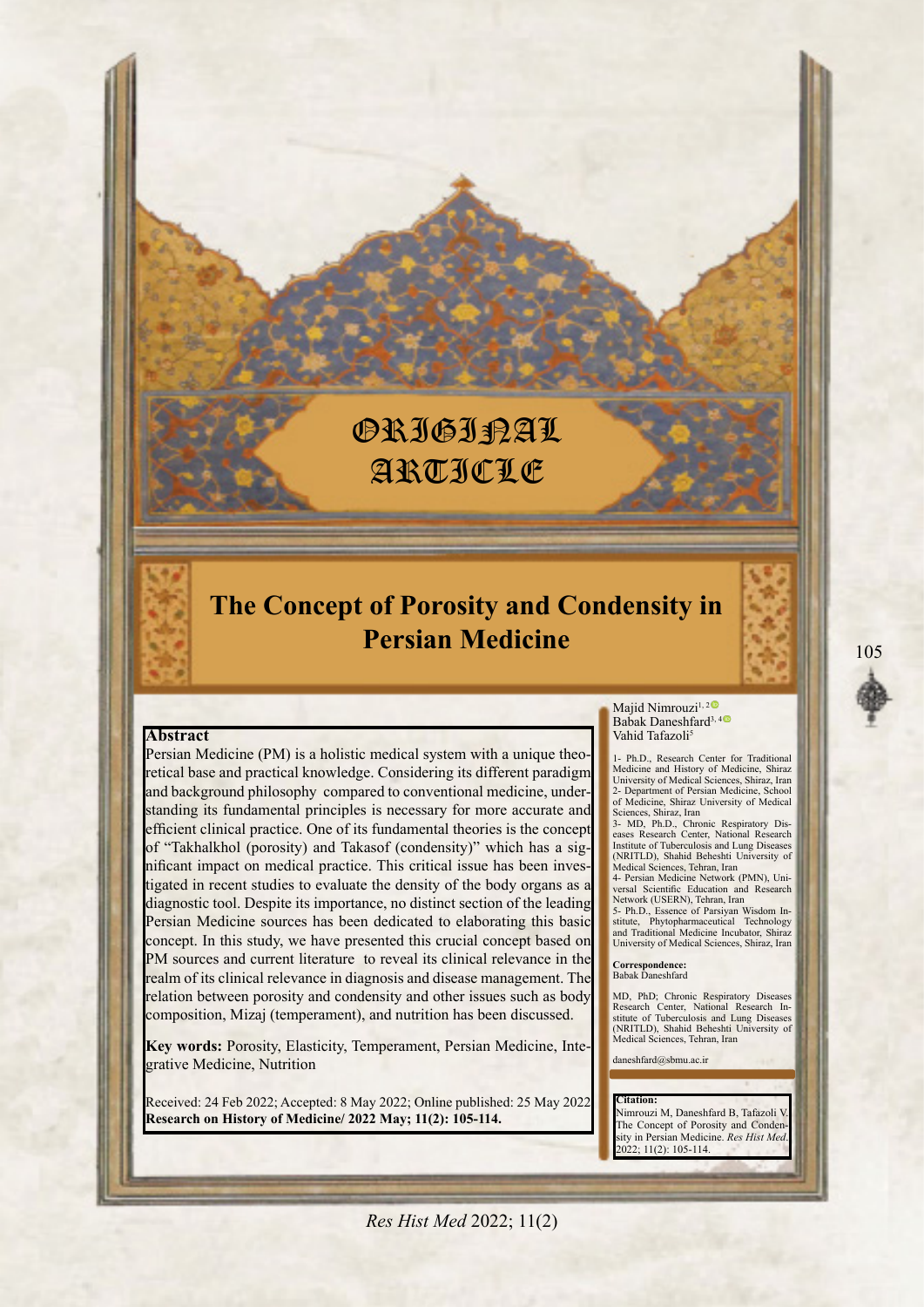#### **Introduction**

106

With a thousand-of-years history, Persian Medicine (PM) is one of the oldest holistic schools of medicine. This *Hikmat* (philosophy)-based medical school, also known as Unani medicine, stands on the theory of humoral medicine and temperament (Atarzadeh et al, 2016, pp. 367-370). In this theory, quadruple qualities of hotness, coldness, wetness, and dryness make the fundamental concept of temperament and four humors: sanguine or blood (hot and wet), yellow bile (hot and dry), phlegm (cold and wet), and black bile (cold and  $dry)$  (Nimrouzi et al, 2019, pp. 45-54).

*Takhalkhol* (porosity) and *Takasof* (condensity) are two of the basic concepts in Persian Medicine (PM). They might be considered to be modalities/conditionalities through which the state of health or otherwise of any human body could be evaluated: whether the patient is in a severe state of her disease or not [or, rather, whether she does not at all fall into a specific suspected category of disease. Other than the four known qualities of hotness, coldness, wetness, and dryness (Kalantari et al, 2018, pp. 915-917), *Takasof* (condensity) sity) or Takhalkhol (porosity); the knowledge of any body's texture is arrived at when one losophy), living and nonliving physical bodies have a certain degree of *Takasof* (condention of a more elegant diagnosis and prognosis. According to ancient Persian *Hikmat* (phiand Takhalkhol (porosity) come in much handy for a PM practitioner when there is a quesknows approximately for sure what portion of, say, hotness goes along with what portion of Takhalkhol, which can then be translated into a better understanding of living tissues, too tioned traits, which themselves bring about other nuances in states of disease discernment. -as there are other instances of portionality and proportionality amongst the six abovemen-

stituents dissenting away from each other, where the dimensionality of volume might tend In traditional natural philosophy, *Takhalkhol* is referred to as the state of an object's conto increase (Figure 1). On the contrary, *Takasof* spells as dimensions decrease with the most probable occurrence of constituents approaching one another (Anvari and Anvari, 2012, pp. 23-24; Arzani, 1915, p. 201).



*Figure 1. A schematic comparison between high and low porosity states.* 

vironmental factors, too. PM has enough literature on both the *nature* and the *nurture* of Takhalkhol, though hereditary, is undoubtedly under the influence of nutritional and en-Takhalkhol whereby the detailed mechanism of its relation, correlation, interrelation, and [quasi-]causative effect with and upon a number of ailments comes forth.

There is scant evidence about the role of porosity in human health in literature, but the contribution of porosity as a cause of the disease is a highly mentioned issue in PM sources. This article aims to show the importance of porosity and condensation in health according

*Res Hist Med 2022*; 11(2)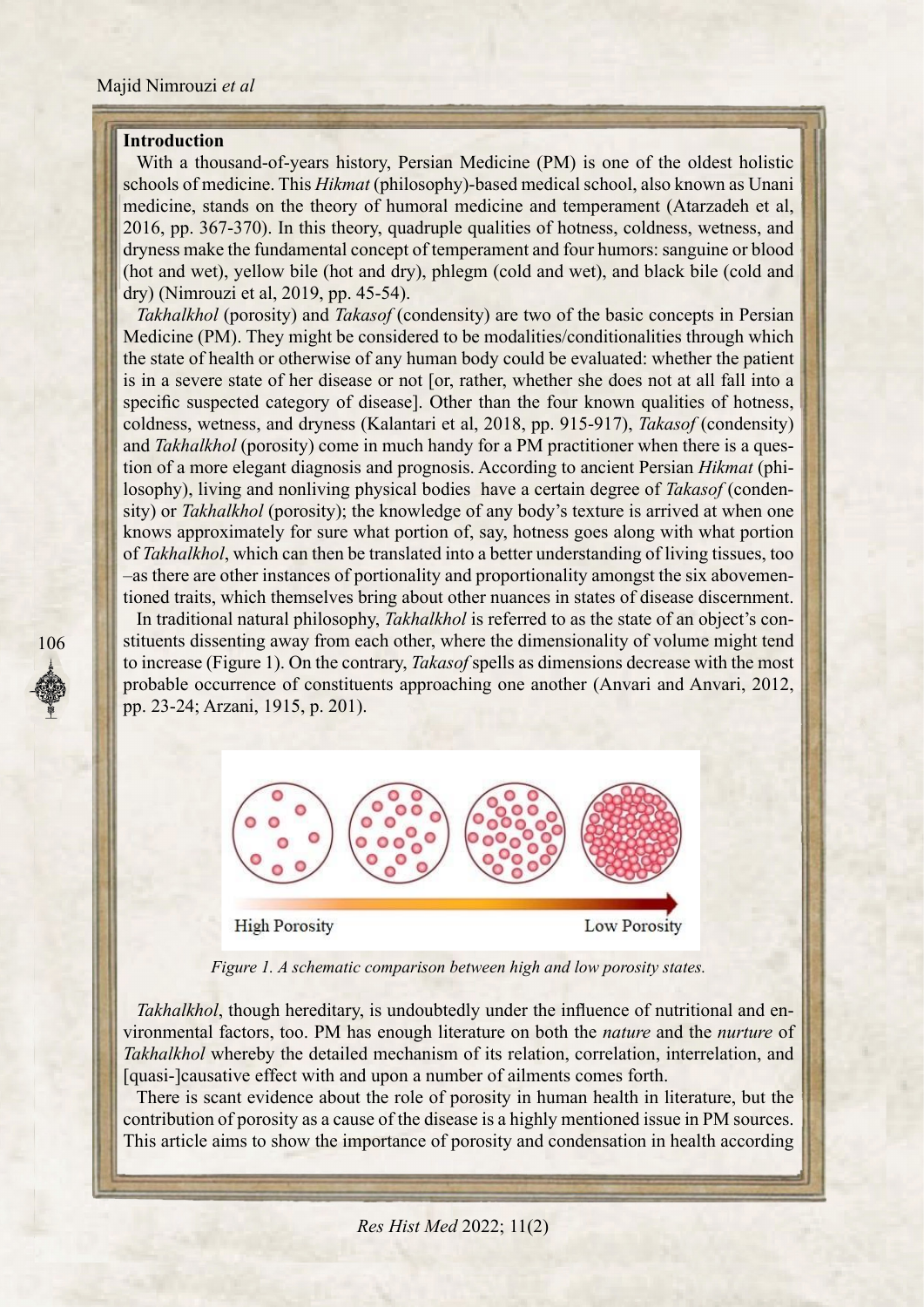to PM, not disregarding conventional medicine's evidence and/or manner of dealing with the whole issue.

#### **Concept of porosity and condensity in Persian Medicine**

*Takhalkhol* (porosity) is a change or a motion in quantity; it means increasing the volume of the body or a specified organ without increasing in total mass. The growth differs with creasing in the volume without change occurring in the mass. A decrease in the volume and porosity as it i increases both volume and mass. *Takasof* (condensation), thus, would be demass of the human body is called Zabool in PM. It corresponds pretty well with cachexia in conventional terminology. Growth is specific to children and youth, but *Takhalkhol* and Takasof are not peculiar to any particular age range (Arzani, 1915, p. 201).

Condensation of an organ leads to increasing density and stiffness, whereas porosity causes laxity and increases the organ's volume. According to the theoretical basics of PM, the more condensed an organ is, the less compromised and less prone to disease. On the other hand, more porous organs are more prone to disease status. Furthermore, the people erance against diseases. These people, nonetheless, need more powerful medications (in with the more condensed bodies are deemed more robust, and have more stamina and tolhigher dosage) in disease states.

Children's bodies are more porous as compared to adults. It is partly because of their need tion or temperament). This porosity puts them at risk of dehydration if they have water and for growth and consumption of foods that are [to be] moist in *nature* or *Mizaj* (constituelectrolyte loss because of diarrhea or similar conditions. Here comes one of the exemplary cases of the relationship between porosity and nature of the feed. When nutrition is suited to a specific age bracket, then PM is well able to, according to its own theoretics, explain the concordance between the body level of condensity and/or porosity and the condensity and/ lelism between the clinical, digestive, specific-needs, convalescence, and even ergonomic or porosity on which the body feeds. More widely speaking, PM can elucidate any paraloccupational regimen of food and the condensity and/or porosity of anyone's body.

#### **Mizaj, humors and porosity**

Another example for shedding light on the extant relation between the constitutional structure of foods and the humors lies in the fact that the type of nutrition creates its own humor, where humor itself procreates kinds of tissues. For instance, bodies with an extra amount of phlegm are fatty, bright in complexion, and more porous. A marker is that the saliva in phlegmatic people is usually high in amount and foamy (Cheghmini, 2010, p.  $63$ ).

A discussion might as well have been opened on how two different humors as a body's particular modality could bring about characteristics and different clinical features. People with, say, a simultaneous predominance of phlegm and bile would experience instability of mood, lenity, badinage, and more porosity of their body organs (Aboozeid, 2007, p. 147).

#### **Porosity and the body organs**

It is not true that PM can only explain porosity vs condensity *ex post facto*. PM can even go to the extent of predicting the in-balance/out-of-balance level of Takhalkhol (Porosity) and *Takasof* (condensity) among either healthy members of the society or those epidemio-<br>logically foreshadowed to fall into the category of "illness".

The body organs differ in porosity and condensity. The classification of the body organs based on their porosity and condensity is based on the aforementioned definition of these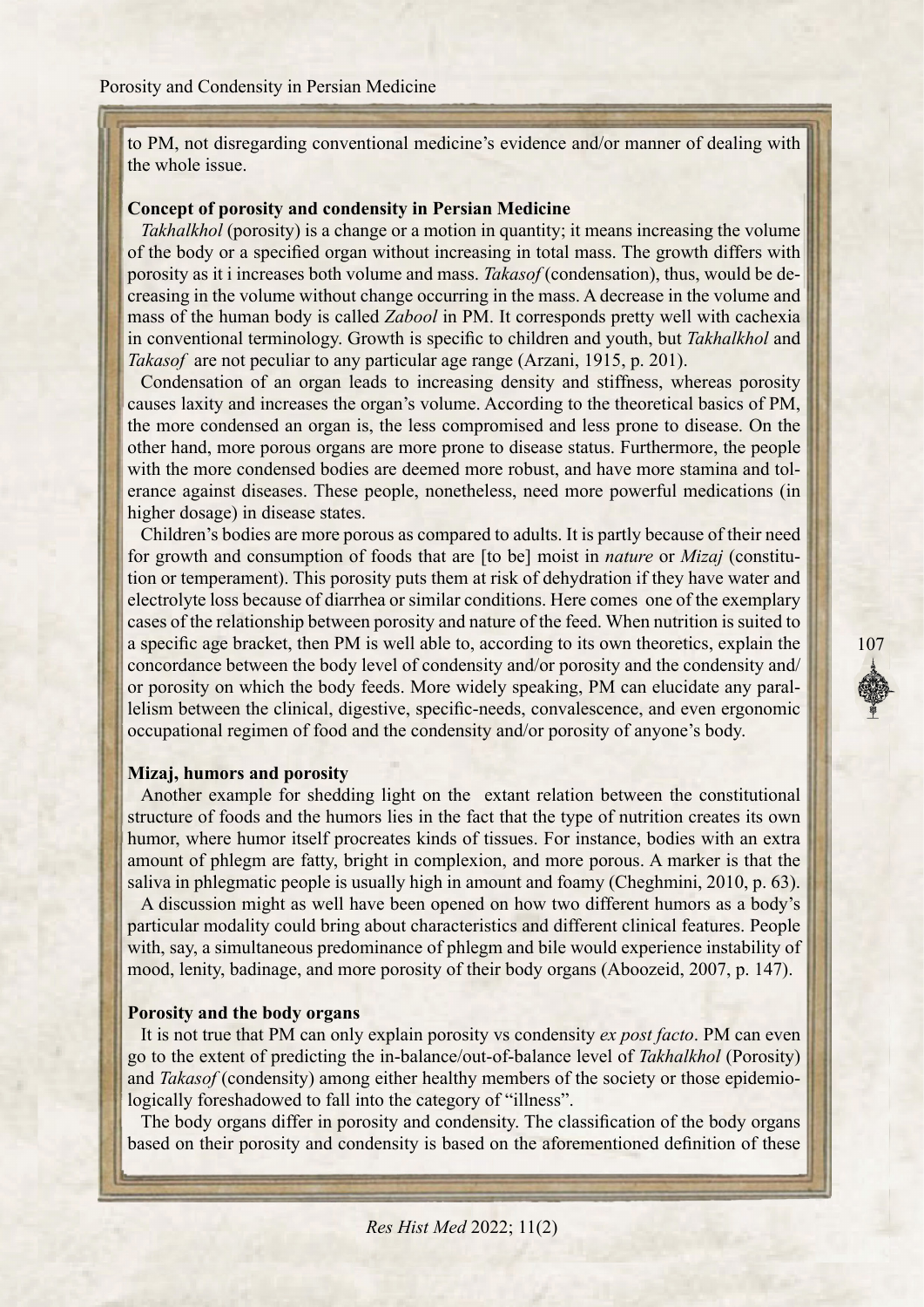two items and the function of the specific organs. For example, the lung should be more porous to be competent in its main function that is inhalation and exhalation (Jorjani, 2006, p. 541). The kidneys are condensed compared to the lungs while the liver is somewhere between the lungs and the kidneys (Ibn Eshagh, 1978, p. 35). The gonads contain loose flesh: they are porous; the fontanelle (because of its lightness) and the penis belong to the porous organs category (Avicenna, 1985, p. 404). The spleen is an organ with loose and porous flesh (Razi, 2003, p. 575). Peritoneal nerves and most of the nerves of the body are considered condense according to the PM literature (Qef, 1925, p. 539).

#### **Nutrition and porosity**

According to PM, food digestion comprises four steps: the first step, occurring in the gastrointestinal (GI) tract, starts in the mouth with the effect of the saliva upon the morsel, where innate heat acts on the bit. It finally ends in the intestines (Nimrouzi and Zarshenas, 2015, pp. 1-6). The ingested food changes into chylous in the stomach and is absorbed through the mesenteric veins. The second step of digestion happens in the liver. In the liver, the four humors – i.e., phlegm, sanguine, bile, and black bile – are produced. These humors enter the blood circulation. As the third stage of digestion, vascular digestion, takes place in the blood vessels. The produce of the vascular digestion gets into the fourth stage, where membranous and/or cellular digestion takes place (Nimrouzi et al, 2015, p. 47). Each digestion step produces some waste that should be evacuated from the body. The waste materials of the first step are depleted as stool through the anus; the waste of the second through the bladder as urine; while the waste of the third and the fourth stages of digestion are excreted as sweat, earwax, sputum, and semen (Nimrouzi and Zarshenas, 2015, pp. 1-6). These four digestion stages are so important that any disturbance in their usual process could even lead to a severe disease such as infertility (Daneshfard and Jala-<br>dat, 2016, pp. 103-104).

The PM sages believed that every specific food would produce some specific humor that sity. This depends on the type and quality of the food, the manner it is cooked, broiled or could either contribute to the porosity of the target organ or bring about even more condensteamed, or the degree to which it is possibly spiced. Other likely parameters may include what target organ it is and at what age. For example, the humor produced from broad beans leads to porosity and looseness of the flesh (Razi, 2005, p. 409). On the other hand, some special foods recommended by PM are effective in treating diseases (Ahmadi et al, 2020, pp. 121-125). 2015. pp. 16). The May disturbance in the means of the mean the mean the mean the same of cause of cause is solved that any disturbance in the PM same being that, 2016, pp. 103-104). This depends on the type and quality o

Porosity leads to the waste of body heat; because of energy lost this way, the appetite fied into hot-, cold-, and average- temperaments based on how their secondary metabolite increases as a compensatory mechanism (Arzani, 2008, p. 201). In PM, foods are classiwould change the basal body heat (Nimrouzi et al. 2015, p. 45). The foods that produce heat are hot, and those that decrease the heat are considered cold. The average foods do not change the intrinsic heat. The hot-temperament foods usually cause the porosity of the body organs; for this reason eating cold things just after the hot ones damages the teeth (Nimrouzi et al., 2015, p. 48; Hakimi, 1986, p. 1).

densed bodies; they need to eat easily digested, watery, and energetic foods more frequent-<br>ly to keep their energy reservoir (Avicenna, 2014, p. 245). Frequent more frequent more foods with porous bodies lose their energy more rapidly than individuals with condensed bodies; they need to eat easily digested, watery, and energetic foods more frequent-People with porous bodies lose their energy more rapidly than individuals with con-

#### **Etiology** of porosity

There are many causes of acquired porosity comprising hot weather, too much inter-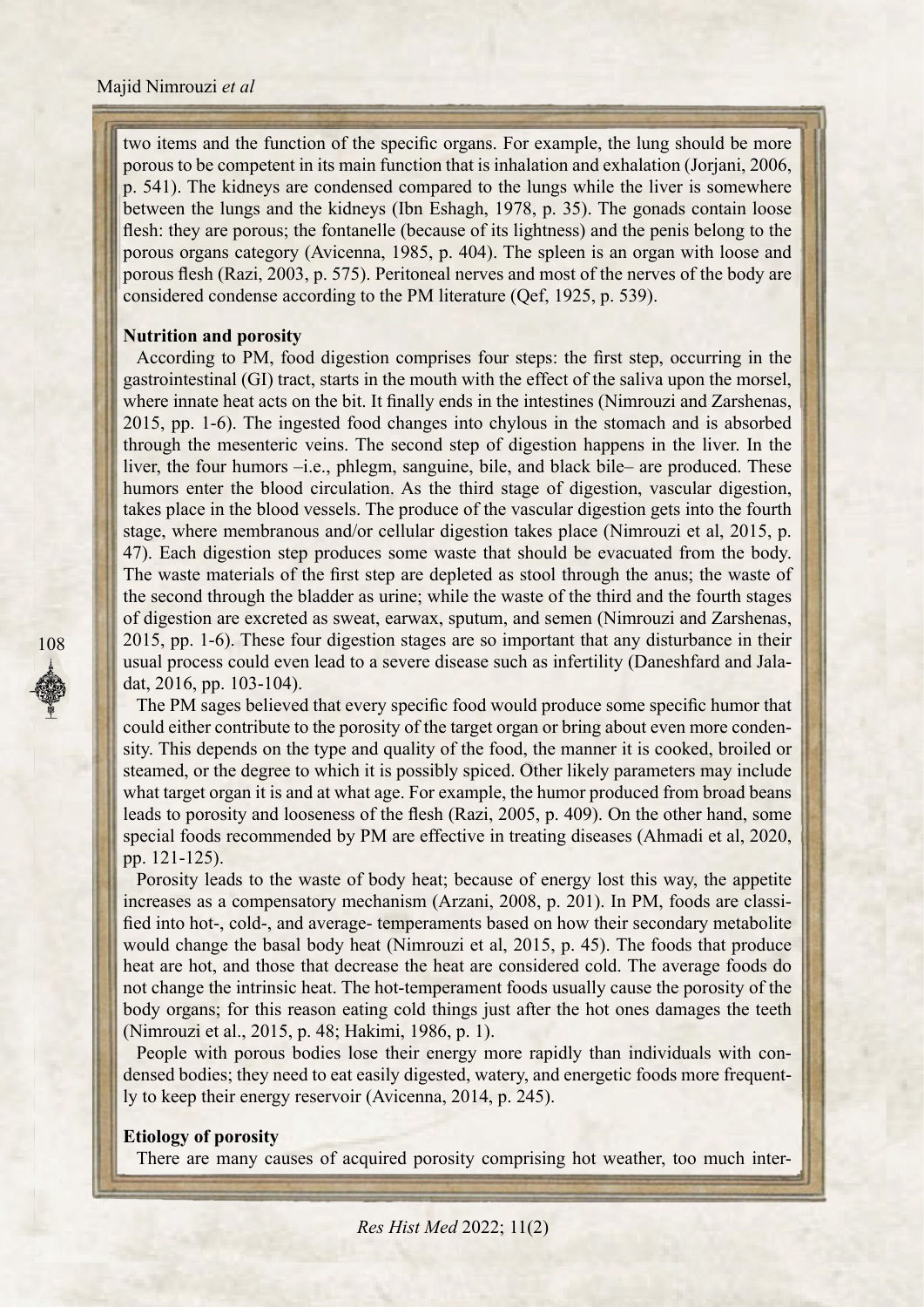cise (Arzani, 2008, p. 201), walking in hot weather, insomnia, depression, rage, and grief course, starvation, frequent and long-time baths, especially in a Turkish sauna, heavy exermor dominance] is also considered an essential cause of porosity (Halabi, 2009, p. 135; (Abdollah, 2004, p. 46). Phlebotomy *(fasd)* [venesection for treatment of sanguine hu-Nimrouzi et al, 2014, p. 129). Hot-tempered foods and poultice *(mosakhenat)* may cause porosity, which leads to loss of body heat and energy. If they continue for a long time, porosity-causing processes cool the body and compromise the stamina, putting the body at risk of developing diseases (Arzani, 1915, p. 201).

rarily warms the body Besides, indulgence in sex eventually cools and weakens the body Sexual intercourse causes porosity by increasing intense body movements and tempo-(Jaladat et al.  $2013$ , pp. 43-47). Bathing with cold water after intercourse may jeopardize the body's health because of the imposed porosity due to intercourse and the vulnerability of the body to cold water. Flaccid paralysis and embolic stroke might develop because of a cold bath just after intercourse in susceptible individuals (Gilani, 2008, p. 50; Aghili, 2006, p. 103; Avicenna, 2014, p. 34). Turkish bath, exercise, rage, and (excessive) contemplation bring about porosity in the brain (Avicenna, 2014, p. 47).

#### **Porosity and diseases**

nerable to external hot and cold weather; on the other hand, the porous organs are more sus-<br>ceptible to accumulation of morbid matters because the cellular waste cannot be evacuated In general, porosity increases the risk of diseases because it makes the body organs vulnerable to external hot and cold weather; on the other hand, the porous organs are more susquickly (Halabi, 2009, p. 135). People with porous bodies may develop constipation and a decrease in amount and volume of stool, intolerance to fasting, and intolerance to external heat (Azamkhan, 2008, p. 12), while those with condensed bodies are less susceptible to fainting or to have syncope (Avicenna,  $2014$ , p. 47).

According to PM sages, innate heat, the main source of life, wastes in porous bodies much more easily and quickly (Avicenna, 2014, p. 48; Nimrouzi et al, 2015, p. 50). Eating disorders, hair loss, and renal failure are also considered diseases related to porosity (Abdollah, 2004, p. 46; Jorjani, 2001, p. 46; Ibn Elyas, 2004, p. 13).

#### **Clinical manifestation of porosity**

The physician's expert in PM diagnoses the porosity. History taking, physical exam, and thorough urine examination are important diagnostic tools for porosity. The skin turgor is usually loose and soft; the skin seems wet; the pulse is weak, slow and soft; and the urine is darker than, especially among children (Azamkhan, 2008, p. 12). The weak pulse is also seen in people who are used to swimming in hot water springs. It is due to the effect of hot water on body pores, namely: imposing porosity in the body might lead to the getting out of innate heat through the said pores. The porous body loses the heat easily, and the pulse would consequently become weak and slow (Azamkhan, 2010, p. 50).

#### **Porosity and medical interventions**

Changes in porosity and condensity of the body through changing diet are considered a enteric veins by the liver, the body and the skin should be made porous. Going to a Turkish densed bodies and hardened skin with compromised absorption of chylous from the messtrategy for maintaining health and treating diseases. In anorectic patients who have conbath and average exercise with sweating are the proper recommendations to this end (Avicenna, 2014, p. 46).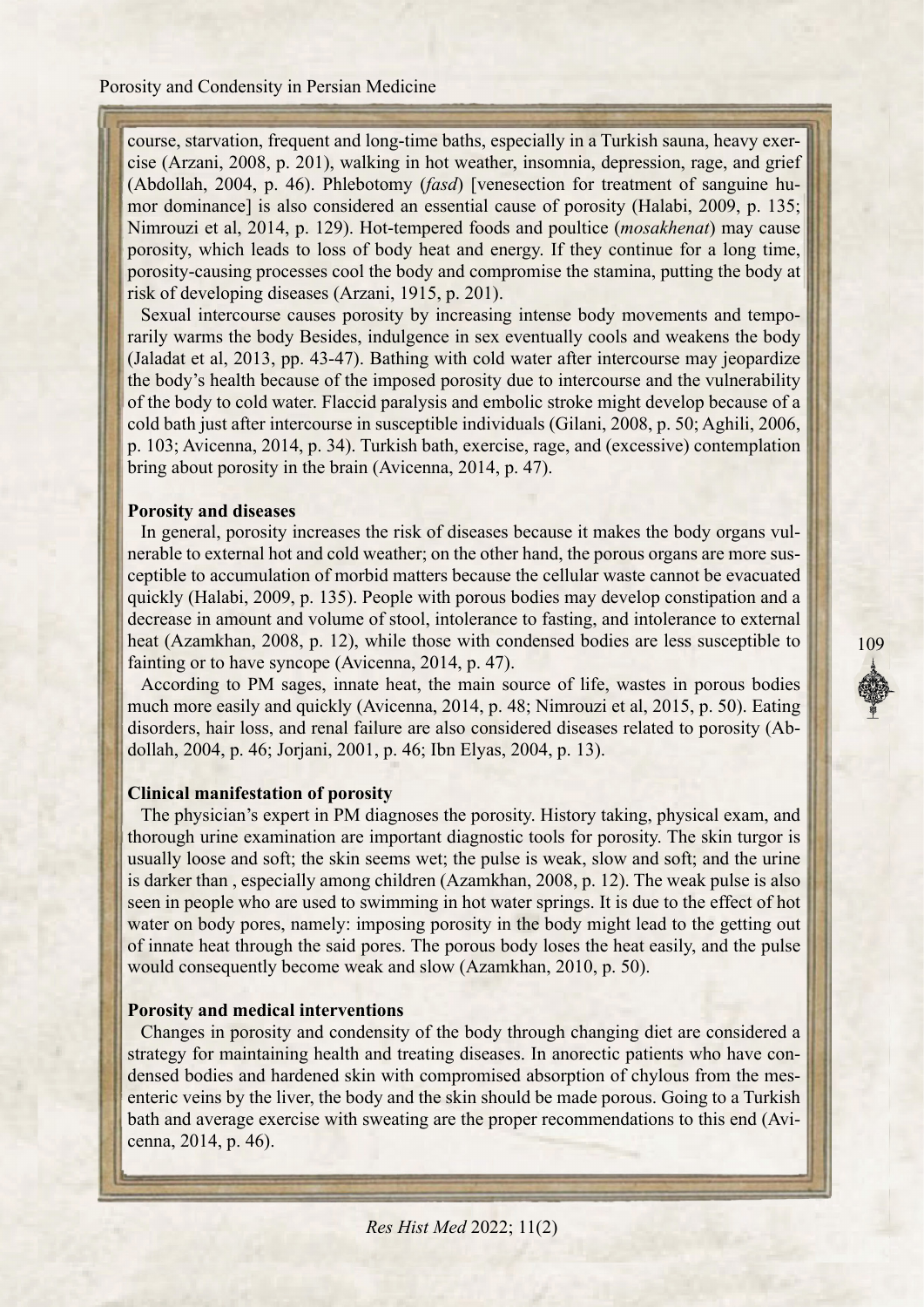ing. These people should have routine daily exercise and, if he is physically fit, swims in People with overindulgence eating usually tend to get more porous and excessive sweatcold water (Avicenna,  $2014$ , p. 46).

Physical activity generally causes temporarily body porosity and waste mollification in order to facilitate voiding. However, it also is a way for the treatment of the porous bodies -because the evacuation and expulsion of the waste from tissues cause the porous organs to reconsolidate and retrieve their strength and/or stamina (Azamkhan, 2008, p. 12). If the tion, then repose, unction with myrtle oil, sit in cold water, drink lemon syrup and bergamot cause of bulimia is considered to be hot dystemperament resulting in porosity and emaciasyrup, and eat *halim* (a food made of wheat and lamb) would be helpful (Jorjani, 2001, p.  $412$ ).

Rate-dependent massage, hard/soft thrust, and massage frequency/time period are ways to induce porosity and condensity in the body. Long, hard and intense massage induces condensity, whereas short and soft massage induces porosity (Avicenna, 2007, p. 211). It is crucial to be aware of the porosity and condensity of the patients; the prescription of potent purgatives is somewhat risky for the weak and thin people with a porous body (Avicenna, 2014, p. 212; Gallen, 2008, p. 30).

In Canon of Medicine, Avicenna  $(980-1037$  AD) (Nimrouzi et al, 2016, pp. 241-244) makes mention of patients with porous bodies, excessive sweating, and hot-skin abdomen [who are skinny as well]; he passes the opinion that they should start their meals with figs, grapes, cotoneaster, and prune. They should also use fatty foods more frequently in their cept when it is indispensable (Ibn Abbas, 2008, p. 341). The duration of healing for porous diets (Avicenna, 2014, p. 47). Phlebotomy *(fasd)* is not indicated in the porous bodies exorgans is longer than condensed ones; for this reason, wounds in the lung heal later than normal because their tissue is porous (Zahravi, 2004, p. 501).

### **Body** composition

Recent studies support the idea that healthy body composition plays an important role ations. Body mass index (BMI) cannot precisely show the body composition, although in prognosis, clinical decision, and quality of life in many clinical and non-clinical situdetermining body composition ratio is applicable using exclusive scanning. Lack of BMI efficacy for evaluation of body composition is partly due to body fat increase further than compensatory volume reduction of other organs keeping BMI unchanged despite body composition alteration. Determination of body composition and proportion of fat tissue to other body tissues may benefit some clinical conditions, disease states, and seniors' health evaluation (Prado and Heymsfield, 2014, pp. 940-953).

copenic obesity in which muscles diminish and fat tissue increases (Ormsbee et al, 2014, ties in body composition, including osteopenia/osteoporosis, sarcopenia, fatness, and sar-Considering body weight alteration and BMI per se may disremember some abnormalipp. 183-192).

Sarcopenia increases the duration of hospitalization, rate of infectious and non-infectious off and Kehayias, 1991, pp. 163-175; Cosquéric et al, 2006, pp. 895-901, Pichard et al, diseases, metabolic syndrome, and overall death rate, especially in the elderly (Roubening trend, and its effect on health and physical function is a subject of ongoing research 2004, pp. 613-618). Along with community ageing, sarcopenic obesity shows an increas-(Prado et al., 2014, pp. 1369-1377). Decreasing muscular tissue (lean body mass) in the elderly increases non-communicable diseases such as diabetes mellitus, cancer, cirrhosis, rheumatoid arthritis and chronic obstructive pulmonary disease (Prado and Heymsfield,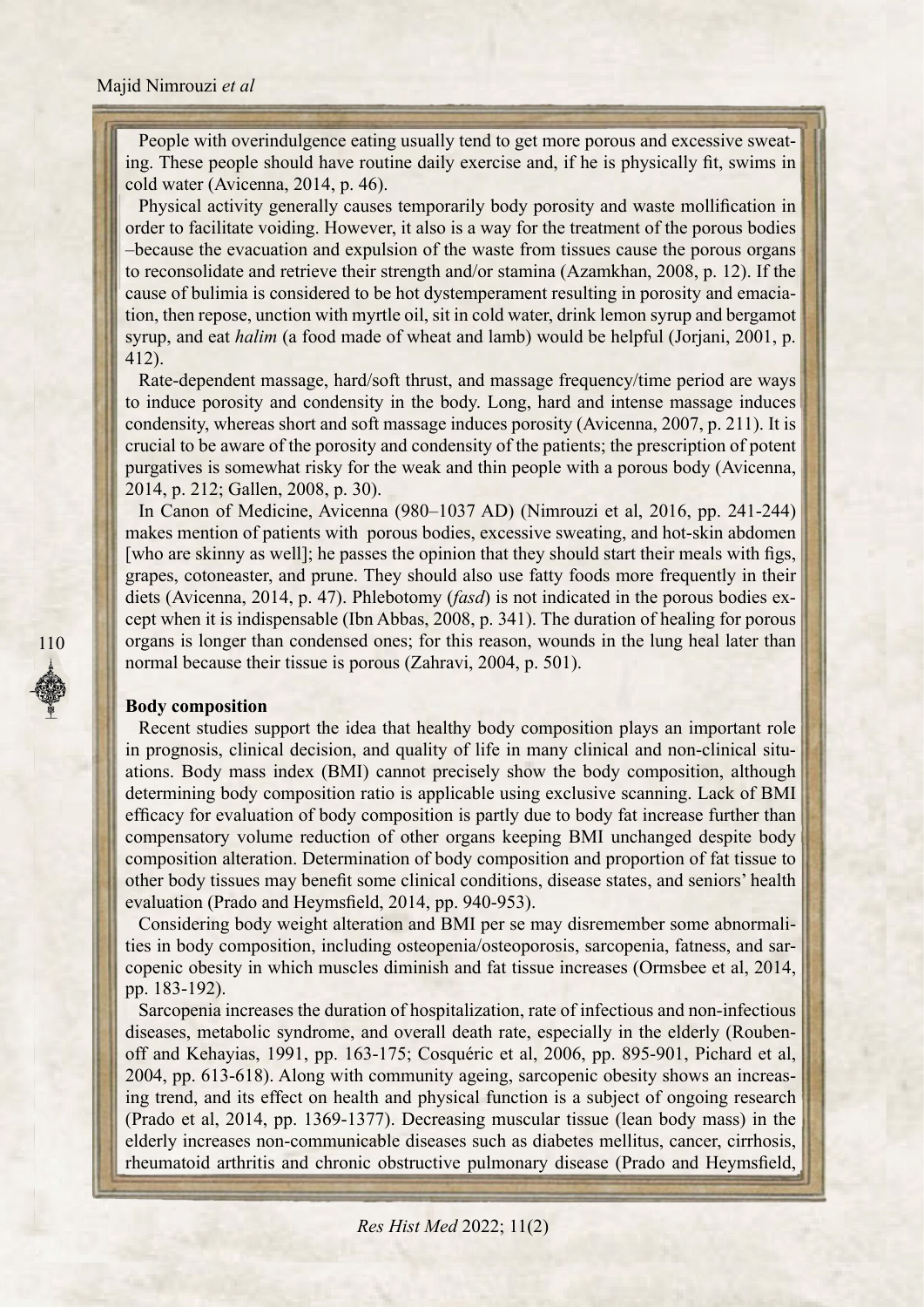2014, pp. 940-953). Based on PM sources, this is in line with changing normal physiology of body tissues following increasing porosity and disease susceptibility. Tissue loosening is mentioned as decreasing lean body mass increases the chance of disease chronicity. The ratio of lean body mass to adipose tissue mass is a marker of dietary quality and disease risk ratio. In PM, muscular tissue is considered condensed tissue, that their wasting leads to increased porosity (Prado and Heymsfield, 2014, pp. 940-953).

Dietary factors and physical activity contribute to body composition. Any changes in diet ized imaging. Comparing anthropometric indexes between the two sexes showed that these and physical activity affect anthropometric indexes that are more accessible than specialindexes, besides cardiopulmonary function in boys, are higher than in girls (Zapartidis et al, 2009, pp. 22-28) that, are in accordance with PM sources citation as a more condensed body of men compared with women.

#### **Discussion**

There are some points in common between traditional and conventional medicine in the context of porosity and condensity. The relation between diet and *sohaneh* (physique) is an tional diet. This almost parallels the kind of response differential to the same regimen by example; people with differing *sohaneh* (physique) respond differently to the same nutripeople of diverse degrees of condensity and porosity.

The general approach of PM would be that the porosity of organs puts them at (higher) risk of diseases. Higher permeability of porous organs to penetration of toxic matters, on falls porous organs. Previous studies have shown different viscoelastic properties of cancer posed mechanisms in PM whereby a greater likelihood of morbidity and co-morbidity bethe one hand, and incompetency in the expulsion of waste, on the other hand, are the procells: their softness is more than normal cells (Rebelo et al,  $2013$ , p.  $055102$ ). This finding brings out to a high degree of exactness the strength of the explanatory rationale of PM when it asserts that within the first stage of cancerous mass inception, the affected organ loses its condensity and becomes porous. Then, the morbid black bile *(soada)* penetrates the affected organ [tissue]: after a long time, the organ stiffens, and the hard mass transmog-<br>rifies to cancerous mass (Avicenna, 2014, p. 47).

111

According to PM sources, the average condensity of the body organs seems to be an optimum state for health maintenance. Nutritional modalities which maintain the average ing aromatherapy and the application of poultice and compress to rehabilitate the porous vention based on the PM methodology. In PM, there are some treatment modalities includcondensity and correct the porosity of the organs may well contribute to renal failure pretissues condensity. Using some astringent herbal remedies with poultice strengthens the organ stability and condensity. Any foreign heat could affect the susceptible weak organ, and the porosity and loosening of the organ would follow subsequently. Having lost its condensity and strength, the afflicted organ could not function properly: it would be quite vulnerable to influx of morbid matters and waste from the adjacent organs, and even from further organs through blood circulation. This is hypothesized as an important factor for initiation of subtle stages of chronic non-communicable diseases.

These having been said, inducing porosity in some organs or tracts may help alleviate the disease symptoms. For example, urinary tract porosity facilitates the motion of trapped gans solid edema such as abnormal (alien) heat and humor [foreign to body], mentioned as waste and relieves the obstruction induced by renal stones. There are causes for body orasbab-e-marazi (pathogenic) by Persian sages in PM sources. Such a process, for instance, occurs in the solid edema of the liver which is usually diagnosed too late, i.e., in the ad-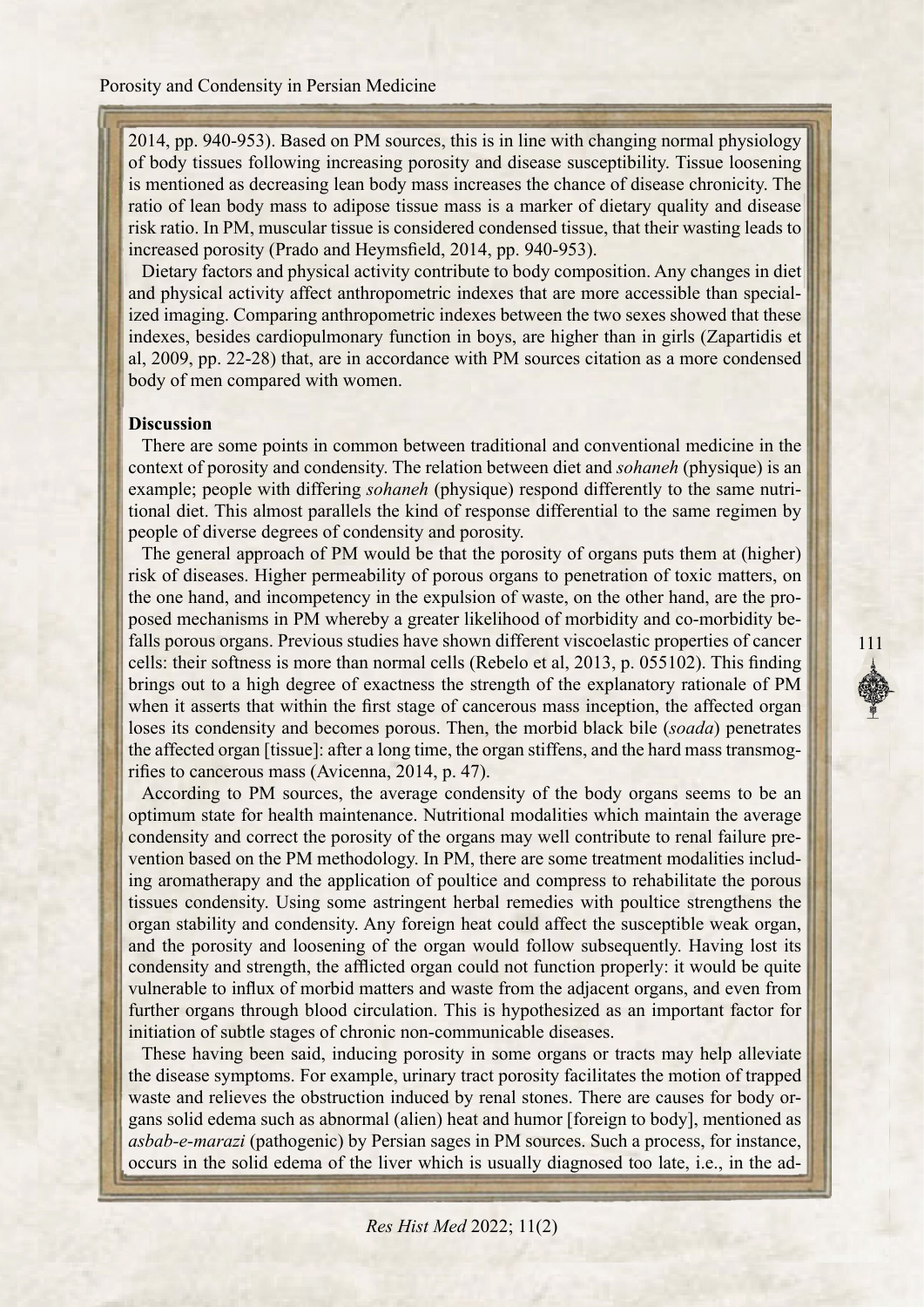vanced stages. Based on Dr. Mostafavi's deliberation, *estessqa* '(dropsy) is equivalent to liver cirrhosis  $-it$  could be diagnosed in the early onset by the computed tomography  $(CT)$ scan and magnetic resonance imaging (MRI) (Mostafavi Kashani, 2015, p. 123).

tery stenosis may be a good source for relating the said condition with the kind of porosity A recent article focusing on the process of kidney stiffness and its relation with renal armentioned in PM sources. The stenosis ends in decreasing blood circulation responsible for nourishing the kidney tissue. Later, irreversible kidney fibrosis compromises the vital renal function and finally leads to renal failure. In the animal model, the renal stenosis causes irreversible renal fibrosis and failure in about 10 weeks: this is based on new imaging methods. Decreasing the turgor of the afflicted renal tissue and increasing the plasticity of the kidney are theorized to be the causes of the irreversible damage to the involved kidney. (Warner et al,  $2009$ )

Nowadays, finding a nonaggressive method for early diagnosis of kidney malignancies mal renal tissues can be differentiated by their different stiffness from the normal neighbor and low-grade tumors is a challenge to researchers and clinicians. The tumors and abnorate the specific stiffness of these pathologic tumors from the neighboring tissue of normal tissues. Accordingly, a new method with high diagnostic value has appeared to differentiraphy (MRE) was applied for tumor diagnosis (Bensamoun et al, 2011, pp. 284-287). The elasticity (through a noninvasive method). In another study, magnetic resonance elastogstiffness of the other body organs, such as the spleen, pancreas, and bowels, has also been studied with this imaging method (Yin, 2012, pp. 1981-1981).

the densities constant densities constant densities throughout. Indeed, the human body cannot overall be considered a dense pack of materials. Our bod-Where force exerted per unit area is higher, the bone is denser. The outer region is also made of compact bone, while the inner side is not.

Taken as a whole, modern biophysics can well elucidate the justification of what has. for many centuries, been treated in Persian Medicine under the terminology of Takhalkhol (porosity) and *Takasof* (condensity).

#### **Conclusion**

112

Condensity and porosity are two fundamental issues frequently cited in PM sources. The condensity/porosity balance contributes to health maintenance and disease prevention. This not only covers the general body health but also that of each specific organ. Striking the aforementioned balanced can also play a major part in diminishing chronic diseases. Choosing a proper modality, including diet, pharmacotherapy, and manual therapy, depends on the amount of the considered organ's porosity/stiffness against its preferred level of stiffness/porosity in a normal healthy state.

In conventional medicine, other than observing the physique itself, researchers recently considered a new diagnostic technique, getting aid from the equipment that evaluates and measures the amount of porosity/condensation of the body organs. Decreasing condensity and increasing the plasticity of the afflicted organs are nearly equally the same as the notion sity of the organs, may be helpful in the prevention of chronic disease –especially kidney sures mentioned by the Persian sages in their treatises, balancing the porosity and condenof PM porosity. According to PM sources, some medical interventions and nutritional meaand liver ailments.

#### **Acknowledgements**

The authors would like to thank Engineer Sanaye for his contribution to the manuscript's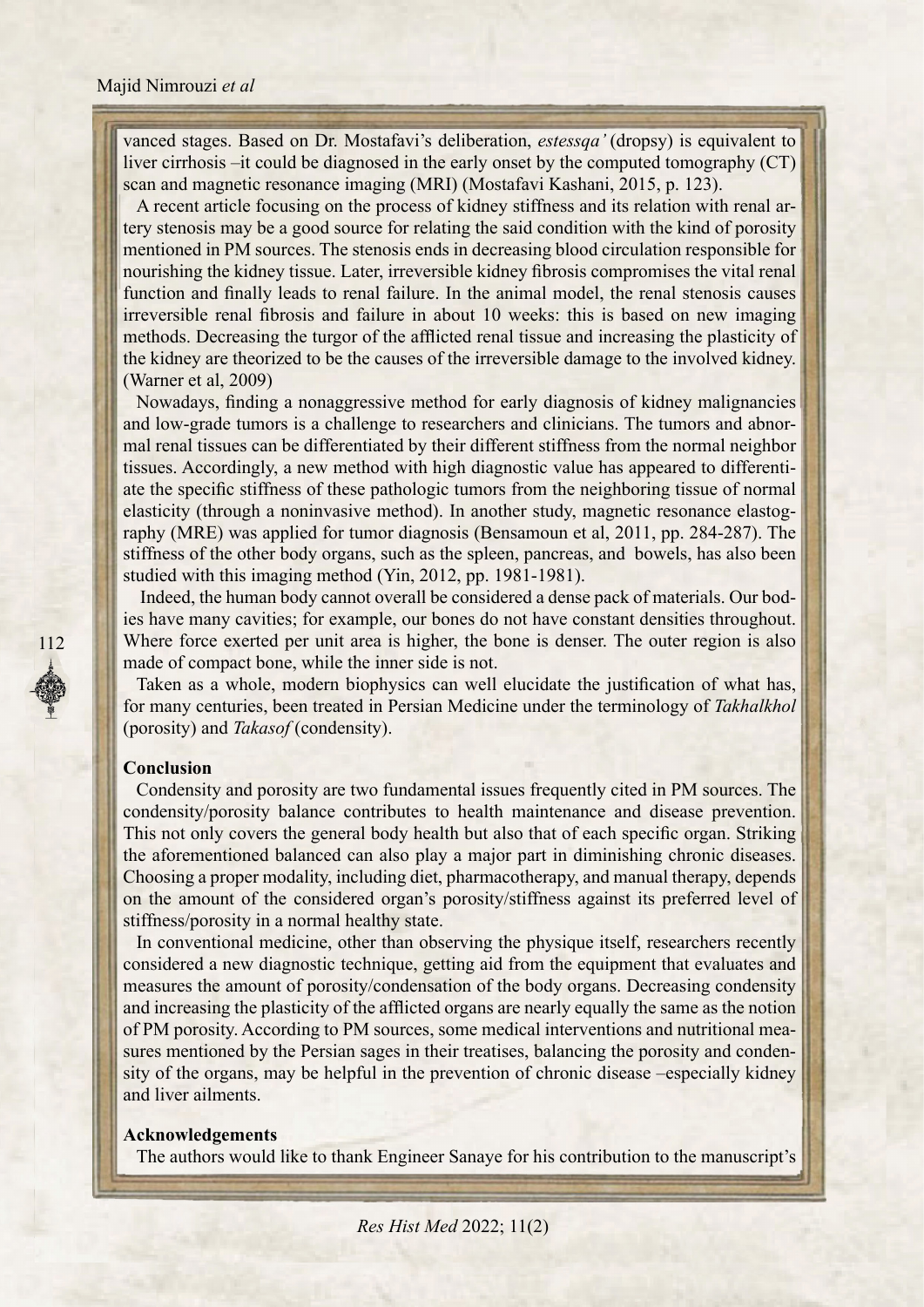#### linguistic edition.

#### **Conflict of Interest**

There is no conflict of interests

#### **References**

Abdollah, M.I.M., 2004. *Tohfeh Khani*, Tehran: Iran University of Medical Science.

Aboozeid, A.I.Z., 2007. Masaleh Al-Abdan Val-Anfos. Cairo: Makhtootat Al-Arabia.

Aghili, M., 2006. *Kholase Al-Hekmah*. Qom: Esmailian.

fect of chickpea broth on knee osteoarthritis—A Pilot non-randomised open-labeled clinical study. Ahmadi, N., Mokaberinejad, R., Saeidi, A., Zandi, A., Leach, M.J., and Pasalar, M., 2020. The ef-Advances in Integrative Medicine, 7(3), pp. 121-125.

Anvari, S., and Anvari, A., 2012. Porosity and Condensity in Islamic physics. *Philosophy and Ka-lam*, 1, pp. 23-54.

Arzani, M. 1915. *Mofareh Al-Gholu*. Lahoor: Salim Lahoor.

Arzani, M.A. 2008. Tib-e-Akbari. Qom: Jalal-ed-Din.

Atarzadeh, F., Daneshfard, B., Dastgheib, L., Jaladat, A. and Amin, G. 2016. Early Description of Diet-Induced Blistering Skin Diseases in Medieval Persia: Avicenna's Point of View. Skinmed, 14, pp. 367-370.

Avicenna, H., 1985. Al-Shefa. Qom: Marashi Najafi Library.

Avicenna, H., 2007. *Koliat-e-Ghanoon*. Tehran: Tehran university of medical science.

Avicenna, H., 2014. Canon in medicine. Tehran: Darol Ehya.

Azamkhan, M., 2008. Exir Azam (The Great Elixir). Tehran: Institute of Meical History, Islamic Medicine and Complementary Medicine; Iran Medical University.

Azamkhan, M., 2010. Nai'ier-e-Azam. Tehran: Al-ma'ee.

ing of the kidney and adjacent abdominal tissues measured simultaneously using magnetic resonance elastography. *Clinical imaging*, 35, pp. 284-287. Bensamoun, S.F., Robert, L., Leclerc, G.E., Debernard, L., and Charleux, F., 2011. Stiffness imaging of the kidney and adjacent abdominal tissues measured simultaneously using magnetic reso-Bensamoun, S.F., Robert, L., Leclerc, G.E., Debernard, L., and Charleux, F., 2011. Stiffness imag-

Cheghmini, M.I.M., 2010. Ghanooncheh. Tehran: Alma'ee.

Cosquéric, G., Sebag, A., Ducolombier, C., Thomas, C., Piette, F. and Weill-Engerer, S., 2006. Sarcopenia is predictive of nosocomial infection in care of the elderly. *British Journal of Nutrition*, 96, pp. 895-901.

Daneshfard, B., and Jaladat, A.M., 2016. Male Infertility and Diet: A Perspective of Traditional Persian Medicine. Galen Medical Journal, 5, pp. 103-104.

Gallen. 2008. *Maimmo'e Hasht Ketab-e-tebbi*. Tehran: Iran University of Medical Science.

Gilani, M.K., 2008. Hefz-o-Sehheh Naseri. Tehran: Al-ma'ee.

Hakimi, M.R., 1986. Azkia Al-Atebba. Beiroot: A'lami.

Halabi, I.S., 2009. Ghayat Al-Etghan. Tehran: Iran University of Medical Science.

Ibn Abbas, A., 2008. *Kamel Al-Sana Al-Tebbiah*. Qom: Jalal-el-Din.

Ibn Elyas, M.I.M., 2004. *Kefayeh Mansoori*. Tehran: Iran University of Medical Science.

Ibn Eshagh, H., 1978. Al-Masael. Cairo: Dar Al-Jameat.

Jaladat, A.M., Tonsaz, M., Attarzadeh, Z., and Attarzadeh, F., 2013. Sexual ethics in Iranian medicine. *Islamic Lifestyle Centered on Health*, 1, pp. 43-47.

Jorjani, E., 2001. Zakhire Kharazmshahi. Tehran: Iranian Medical Academy.

Joriani, S., 2006. Al-Aghraz al-Tibbia Val Mabahess al-Alaiia. Tehran: Tehran University Press.

113